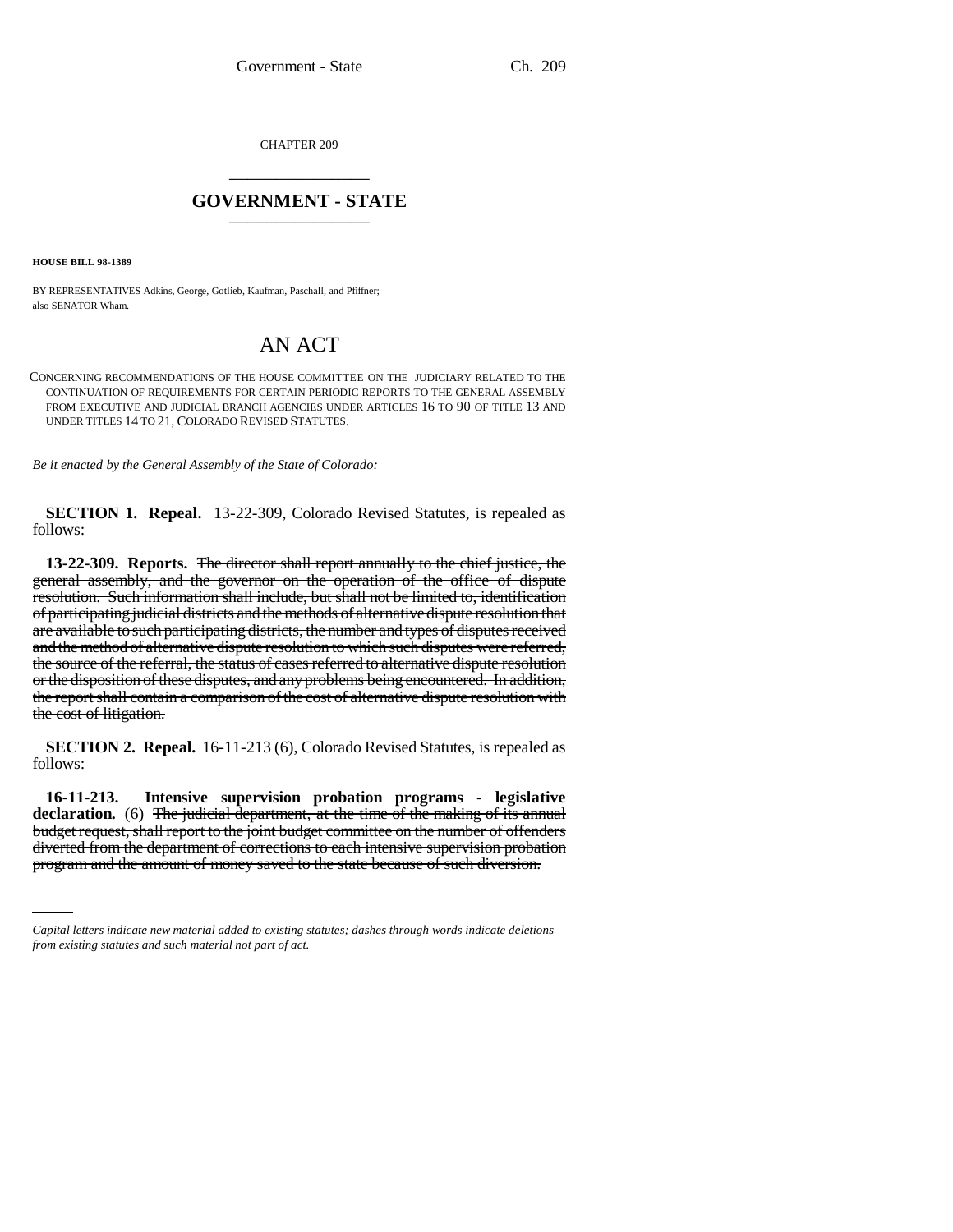**SECTION 3.** 16-11-311 (10) (a), (10) (b), and (10) (d), Colorado Revised Statutes, are amended to read:

**16-11-311. Sentences - youthful offenders - legislative declaration - powers and duties of district court - authorization for youthful offender system powers and duties of department of corrections - repeal.** (10) (a) On or before January 30, 1994 JANUARY 30, 1999, the department of corrections shall submit a report to the capital development committee and the joint budget committee HOUSE AND SENATE JUDICIARY COMMITTEES concerning the youthful offender system and thereafter shall submit an annual updated report that includes but is not necessarily limited to the following: CONTAINING A SUMMARY OF THE RECIDIVISM RATE FOR OFFENDERS WHO COMPLETE THE PROGRAMS IN THE YOUTHFUL OFFENDER SYSTEM THAT TRACKS SUCH OFFENDERS FOR FIVE YEARS FOLLOWING RELEASE FROM THE YOUTHFUL OFFENDER SYSTEM AS WELL AS AN ACCOUNTING OF THE AMOUNT SPENT PER OFFENDER FOR EACH OF THE FIRST FIVE YEARS OF OPERATION OF THE YOUTHFUL OFFENDER SYSTEM.

(I) The specific content and structure of the programs for offenders in the youthful offender system, including staffing ratios for each program, a description of the daily routine of offenders that includes the amount of offenders' time that is allocated to each program, and an explanation of how the programs are related to the principles described in subsection  $(3)$  of this section;

(II) The process used for transition to community supervision, whether offenders may be returned to their original environment for the supervised period, the specific means of community supervision, and the specific educational and treatment programs provided to offenders during their supervised period;

(III) The procedure for transferring an offender to another facility for vocational or training services or when an offender poses a danger to himself or herself or others, and identification of the facilities used for such purposes;

(IV) The specific criteria and procedures for determining successful completion of the programs in the youthful offender system, for determining whether an offender cannot successfully complete the sentence, and for revocation of community supervision;

(V) A summary of the recidivism rate for offenders who complete the programs in the youthful offender system that tracks such offenders for five years following release from the youthful offender system.

(b) On or before March 1, 1994, the department of corrections shall submit a report to the capital development committee and the joint budget committee concerning the number of offenders entering the youthful offender system and a profile of the typical offender, including demographic backgrounds, entering the system, including an analysis of the criminal backgrounds of such offenders, and update the committees quarterly.

(d) On or after January 1, 1995, the department of corrections shall submit a report to the general assembly and the joint budget committee concerning the number of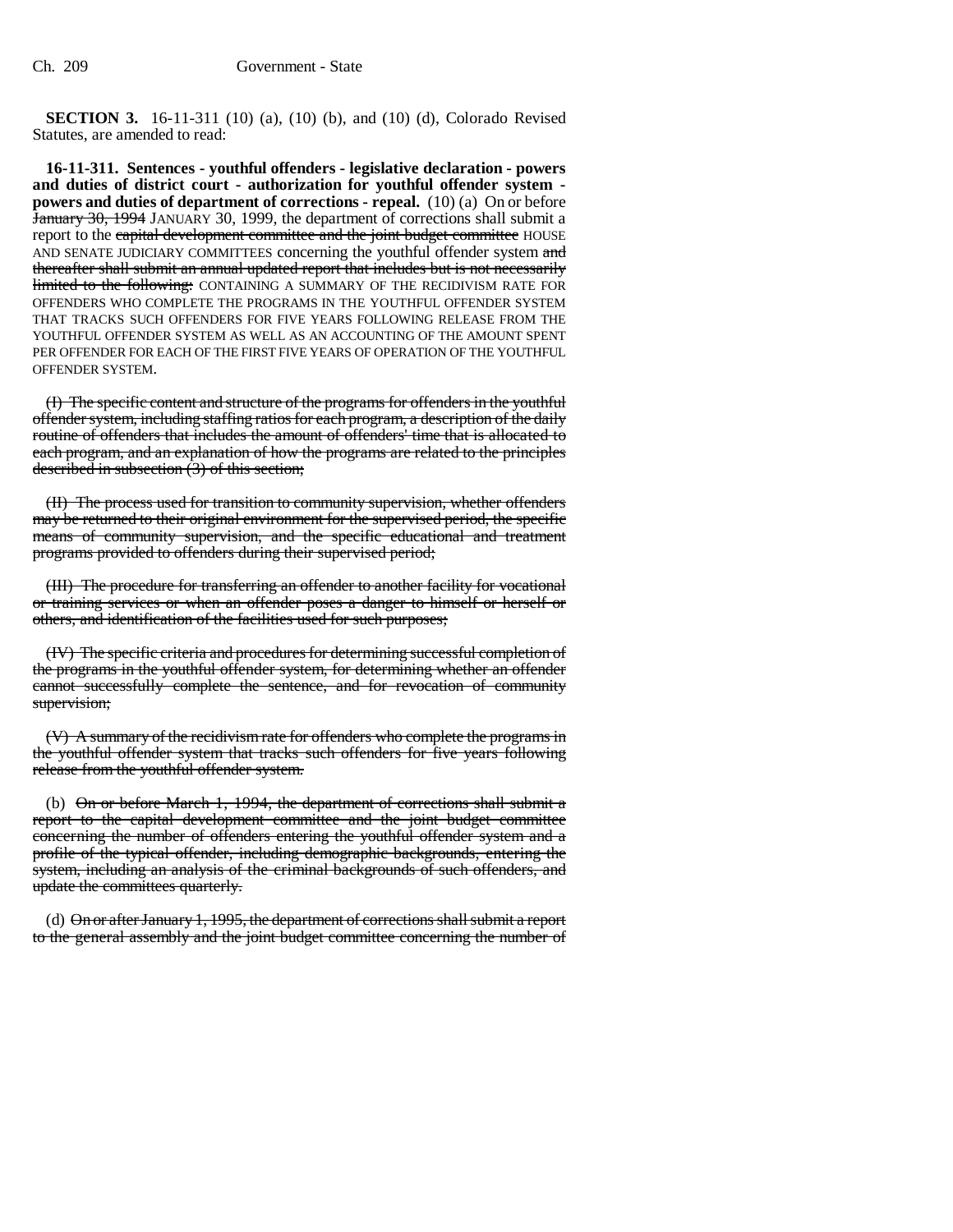Government - State Ch. 209

offenders entering the youthful offender system as habitual juvenile offenders, as defined in section 19-1-103 (61), C.R.S., including a summary of the criminal history of each offender, and update the general assembly and the joint budget committee annually on the number of habitual juvenile offenders entering the youthful offender system and on the number of offenders of all types who have completed the youthful offender system and have reoffended.

**SECTION 4. Repeal.** 16-11.7-107, Colorado Revised Statutes, is repealed as follows:

**16-11.7-107. Report to the general assembly.** On or before March 1, 1997, the board shall make a report to a joint meeting of the judiciary committees of the senate and the house of representatives regarding the implementation of this article, the standardized procedures developed pursuant to this article, and the results of the programs created by this article.

**SECTION 5. Repeal.** 16-13-506 (8) (b), Colorado Revised Statutes, is repealed as follows:

**16-13-506.** Final order - disposition of property. (8) (b) A report of any moneys received pursuant to paragraph (c) of subsection (1) of this section by a state agency shall be given to the general assembly along with an accounting of how said moneys were expended.

**SECTION 6.** 16-15-104 (2) and (4), Colorado Revised Statutes, are amended to read:

**16-15-104. Reports to state court administrator and attorney general.**  $(2)$  On March 1 of each year, the state court administrator, as authorized by the chief justice, shall transmit to the general assembly a statistical report covering wiretap applications and other information reported to him by courts of competent jurisdiction.

(4) On March 1 OR BEFORE JANUARY 31 of each year, the attorney general shall transmit to the general assembly OR, ALTERNATIVELY, MAY PRESENT AS PART OF THE ANNUAL LEGISLATIVE BRIEFING BY THE DEPARTMENT OF LAW, a report which shall be a statistical compilation of the reports received from district attorneys, as well as similar information from his THE ATTORNEY GENERAL'S office.

**SECTION 7.** 17-1-103 (1) (g), Colorado Revised Statutes, is amended to read:

**17-1-103. Duties of the executive director.** (1) The duties of the executive director shall be:

 $(g)$  To require of the head of each institution and agency assigned to the department an annual report containing such information and submitted at such a time as the executive director shall decide. The executive director shall prepare and transmit annually in the form and manner prescribed by the heads of the principal departments pursuant to the provisions of section 24-1-136, C.R.S., a report accounting to the governor and the general assembly for TO THE GENERAL ASSEMBLY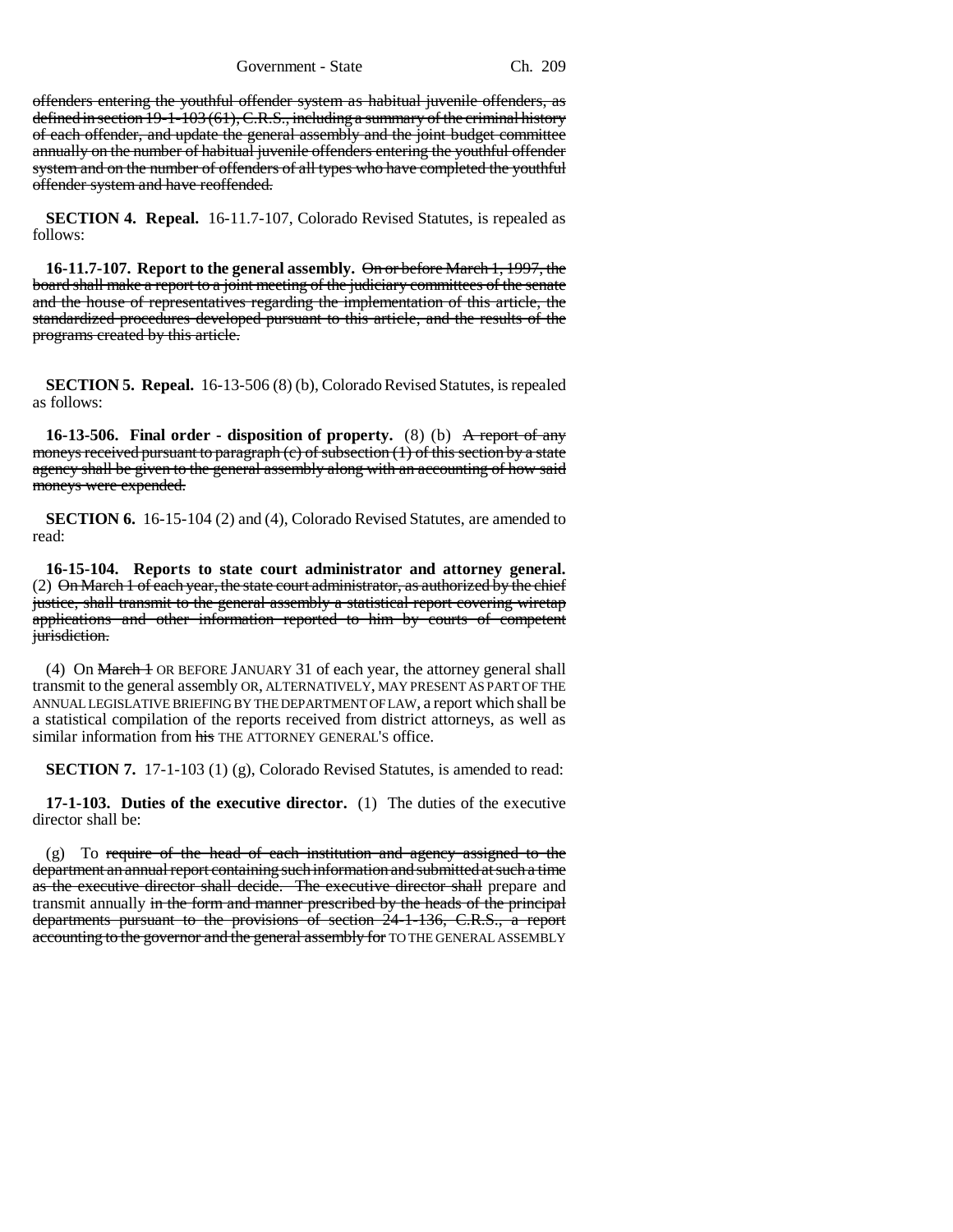OR, ALTERNATIVELY, TO INCORPORATE INTO THE DEPARTMENT OF CORRECTIONS YEARLY STATISTICAL REPORT, INFORMATION CONCERNING the efficient discharge of all responsibilities assigned by law or directive to the department or to the divisions thereof.

**SECTION 8.** 17-1-104.3 (4), Colorado Revised Statutes, is amended to read:

**17-1-104.3. Correctional facilities - locations - security level.** (4)  $\Theta$  nor before November 1, 1995, and the first day of each November thereafter, ON OR BEFORE JANUARY 31 OF EACH YEAR, the department shall submit an annual report to the joint budget committee, the capital development committee, and the judiciary committees of each house of the general assembly PREPARE AND TRANSMIT TO THE GENERAL ASSEMBLY OR, ALTERNATIVELY, MAY INCORPORATE INTO THE ANNUAL DEPARTMENT OF CORRECTIONS STATISTICAL REPORT PRESENTED TO THE HOUSE AND SENATE IN JANUARY OF EACH YEAR, A REPORT that compares the construction and operating costs of facilities with mixed custody levels to the construction and operating costs of facilities without such mixed custody levels.

**SECTION 9. Repeal.** 17-2-201 (13) (b), Colorado Revised Statutes, is repealed as follows:

**17-2-201. State board of parole.** (13) (b) The board shall prepare and submit to the general assembly by November 1, 1988, and by each November 1 thereafter, a report detailing the number of appointments of counsel for parolees pursuant to this section for the prior fiscal year and the reason for each such appointment.

**SECTION 10.** 17-22.5-301 (3), Colorado Revised Statutes, is amended to read:

**17-22.5-301. Good time.** (3) Each person sentenced for a crime committed on or after July 1, 1985, shall be subject to all the provisions of this part 3; except that the good time authorized by this section shall not vest and may be withheld or deducted by the department. The department of corrections shall report annually to the general assembly the number of good time days authorized per inmate, the number of good time days withheld or deducted per inmate, and the average length of stay per inmate during each calendar year. The report shall be submitted to the general assembly prior to each March 31 for the preceding calendar year.

**SECTION 11. Repeal.** 17-22.5-406 (4), Colorado Revised Statutes, is repealed as follows:

**17-22.5-406. Applicability of part.** (4) The state board of parole shall make a biannual report to the general assembly on January 1 and July 1 of each year which shall include the following information:

(a) The number of persons released by the state board of parole pursuant to this part 4 during the preceding six months;

(b) The names of such persons;

(c) The previous records of such persons;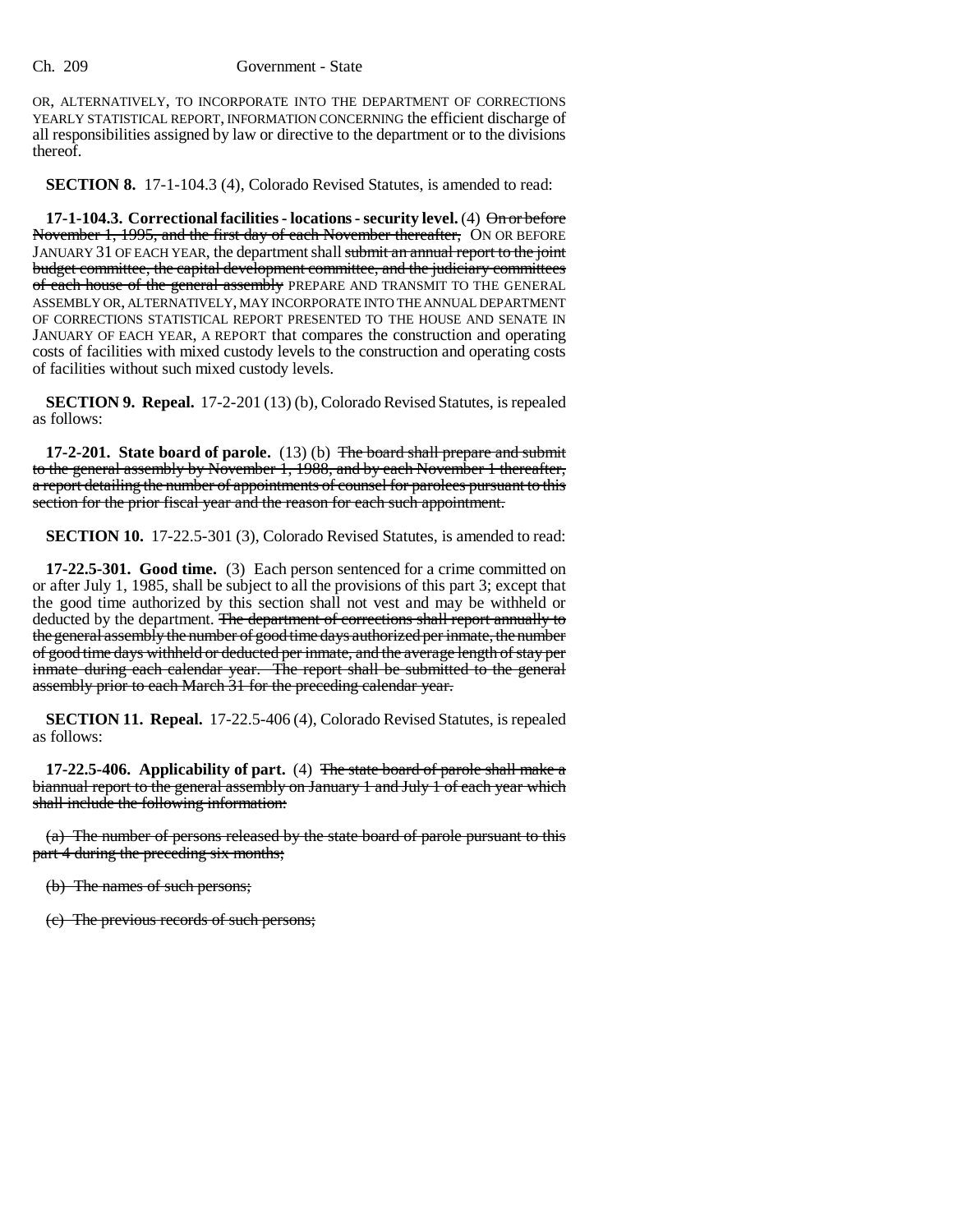(d) The length of time such persons were incarcerated; and

(e) The reasons why the state board of parole determined that the release of such persons would be appropriate.

**SECTION 12. Repeal.** 17-24-106 (1) (k) (II), (1) (k) (III), and (1) (k) (IV), Colorado Revised Statutes, are repealed as follows:

**17-24-106. General powers of the division.** (1) In addition to any other powers granted to the division by this article, the division shall have the following powers:

 $(k)$  (II) Prior to the acquisition or disposal of real property by sale, purchase, lease-purchase, trade, or exchange which has a market value exceeding fifty thousand dollars but less than two hundred fifty thousand dollars, which property is to be used or has been used in support of existing correctional industry business enterprises or programs, the division shall first submit a written report pursuant to the provisions of subparagraph (IV) of this paragraph (k). The capital development committee shall review any such report and provide recommendations to the director of correctional industries regarding the proposed transaction within thirty days following the receipt of such report. The director of correctional industries shall not complete any such transaction without first considering the recommendations of the capital development committee.

(III) Prior to the acquisition or disposal of real property by sale, purchase, lease-purchase, trade, or exchange which has a market value exceeding two hundred fifty thousand dollars, or fifty thousand dollars in the case of real property to be used in support of new correctional industry business enterprises or programs, the division shall first submit a written report pursuant to the provisions of subparagraph (IV) of this paragraph (k). The capital development committee shall review any such report. No such transaction shall take place unless approved by the general assembly acting by bill.

(IV) Written reports required to be filed pursuant to this paragraph (k) shall describe the anticipated or existing use of such real property, the maintenance costs related to the property, the current value of the property, any conditions or limitations which may restrict the use of the property, and any potential liability to the state that could result from such acquisition or disposal, and shall contain a business plan outlining the financial analysis on which the proposed transaction is based.

**SECTION 13. Repeal.** 17-24-111 (2) (a), Colorado Revised Statutes, is repealed as follows:

**17-24-111. Purchasing requirement.** (2) (a)  $\Theta$ <del>n or before April 1 and October</del> 1 of each year or as often within the year as may be necessary, the director shall report to the department of personnel or purchasing agency, the office of state planning and budgeting, the correctional industries advisory committee, and the joint budget committee of the general assembly all goods and services to be produced by the division during the following one-year period. The department of personnel or purchasing agency shall inform all state agencies, within thirty days, of such list. All state agencies that require such goods and services for their operation shall inform the department of personnel or purchasing agency and the office of state planning and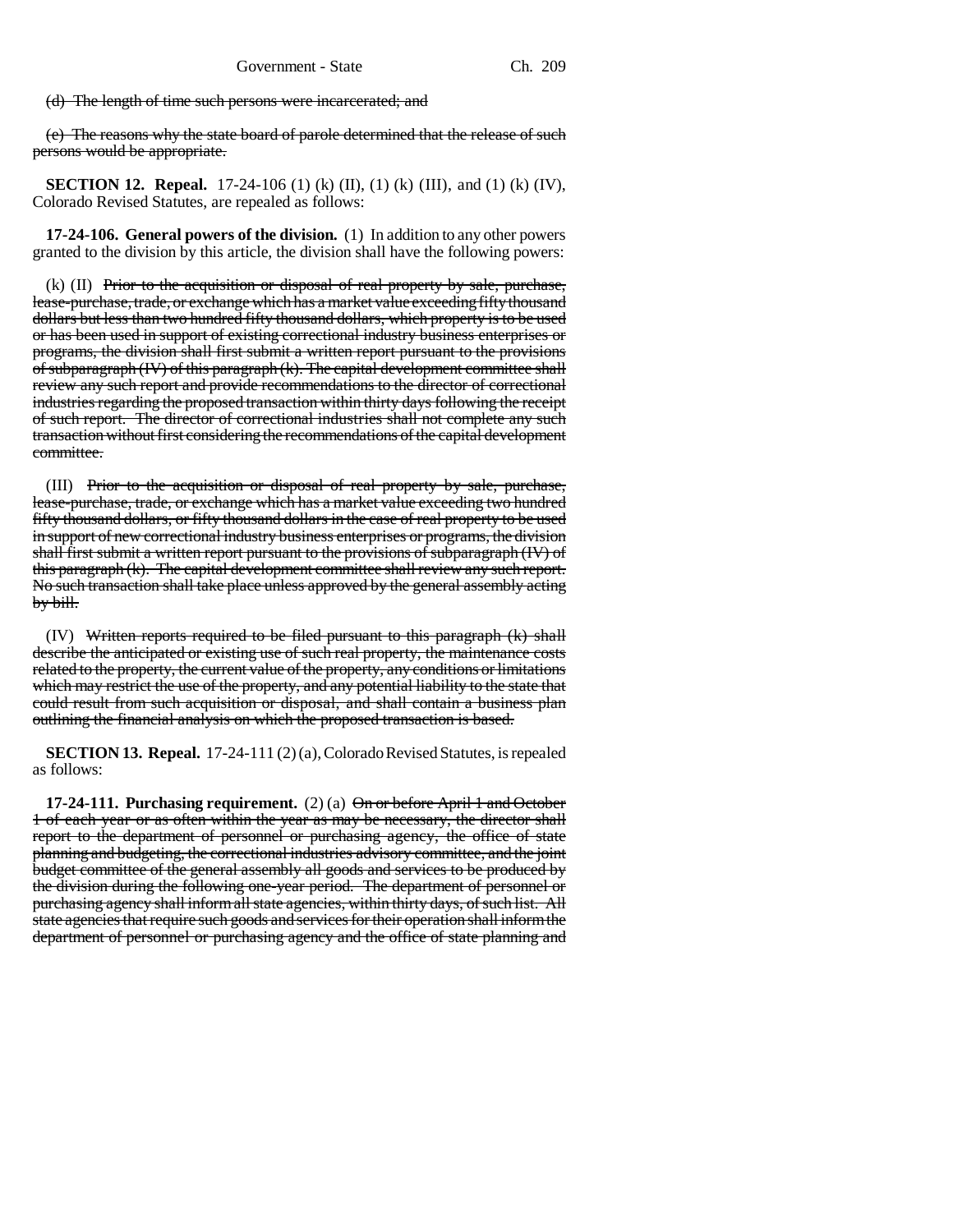budgeting of the anticipated orders for such goods and services during the next one-year period. All orders for such goods and services shall be placed by the agency through the department of personnel or purchasing agency. Except as otherwise provided in subsection (1) of this section, all state agencies may be required to purchase such goods and services from the division.

**SECTION 14. Repeal.** 17-27.5-105, Colorado Revised Statutes, is repealed as follows:

**17-27.5-105. Duty to report.** No later than January 15, 1991, and each subsequent year thereafter, the executive director shall submit a report to the governor and to the general assembly. The report shall describe the type of intensive supervision programs established, the number of offenders assigned to those programs, progress and problems with operation of the programs, and his or her recommendations.

**SECTION 15. Repeal.** 18-12-108.5 (4), Colorado Revised Statutes, is repealed as follows:

**18-12-108.5. Possession of handguns by juveniles - prohibited - exceptions**  penalty. (4) For the purposes of determining the necessity of constructing additional facilities, and the necessary capacity of such facilities, the judicial department shall report to the general assembly on or before January 15, 1994, regarding the number of persons charged in juvenile court with the commission of the offense created in this section, the number of persons adjudicated a juvenile delinquent for the commission of the offense created in this section, the disposition of such cases, and any other information deemed relevant by the judicial department regarding the enforcement of this section. The judicial department shall report the same information to the general assembly on or before February 15, 1994, March 15, 1994, and on the fifteenth day of the month every three months thereafter.

**SECTION 16.** 19-1-116 (3), Colorado Revised Statutes, is amended to read:

**19-1-116. Funding - alternatives to placement out of the home.** (3) The department of human services shall report annually to the house and senate committees on health, environment, welfare, and institutions concerning the funds reimbursed to AMOUNT OF CAPPED ALLOCATIONS, AS DEFINED IN SECTION 26-5-101 (1),C.R.S., RECEIVED BY each county pursuant to this section, by line item, and each county's spending, by line item.

**SECTION 17.** 19-1-123 (2) (a), Colorado Revised Statutes, is amended to read:

**19-1-123. Expedited procedures for permanent placement - children under the age of six years - designated counties - annual report.** (2) (a) On or before December 31, 1995, and each December 31 thereafter through and including December 31, 2003, the department of human services in consultation with the judicial department shall submit a written report to the joint budget committee AND TO THE HOUSE AND SENATE COMMITTEES ON HEALTH, EDUCATION, WELFARE, AND INSTITUTIONS regarding program effectiveness and progress toward statewide implementation. Such report shall also provide an evaluation as to whether out-of-home placement costs have been avoided as a result of the program. In the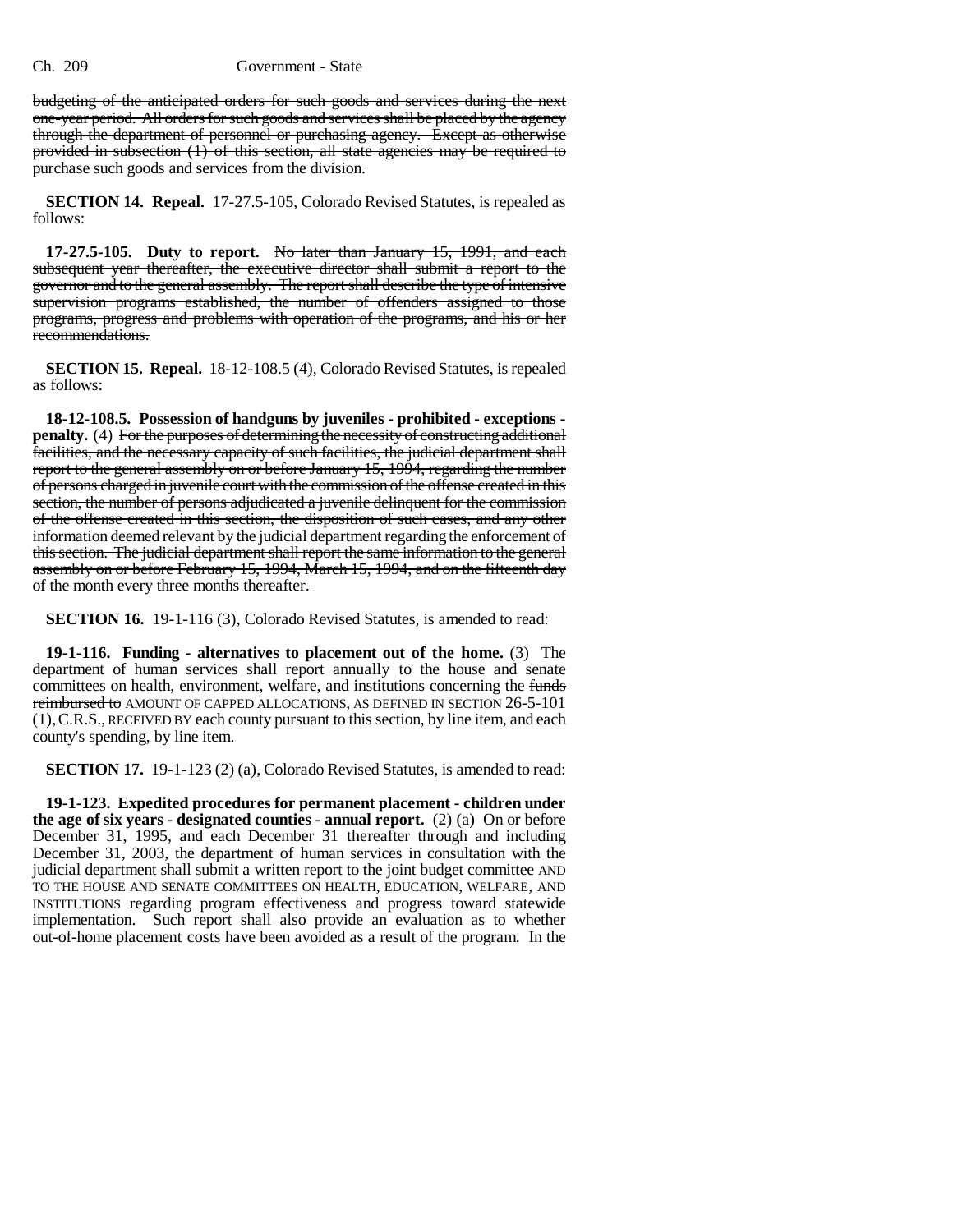Government - State Ch. 209

event such costs have been avoided, the department of human services shall request that any available moneys be transferred from the out-of-home placement budget category to the family issues cash fund for the purposes of statewide implementation. The implementation of expedited procedures in additional counties shall be subject to specific appropriation by the general assembly.

**SECTION 18. Repeal.** 19-2-203 (2) (b), Colorado Revised Statutes, is repealed as follows:

**19-2-203. Division of youth corrections - created - interagency agreements.** (2) (b) On or before March 1, 1997, and on or before each March 1 thereafter, the division of youth corrections shall submit to the judiciary committees of the general assembly a report concerning the implementation of any interagency agreements entered into pursuant to this subsection  $(2)$ . At a minimum, the report shall specify the participating judicial districts and the number of offenders involved in the programs.

**SECTION 19. Repeal.** 19-2-210 (4), Colorado Revised Statutes, is repealed as follows:

**19-2-210. Juvenile community review board.** (4) No later than January 30, 1988, the department of human services shall submit a report to the general assembly describing the number of juvenile community review boards that have been established, the number of residential community programs, the number of juveniles assigned to those programs, the number of juveniles that have been rejected by the boards who subsequently required secure institutional care, and the rate of recidivism of those juveniles as compared with the recidivism rates for juveniles placed into secure institutional programs.

**SECTION 20.** 19-2-212 (1) (a), Colorado Revised Statutes, is amended to read:

**19-2-212. Working group for criteria for placement of juvenile offenders establishment of formula - review of criteria.** (1) The executive director of the department of human services and the state court administrator of the judicial department, or any designees of such persons, in consultation with the division of criminal justice of the department of public safety, the office of state planning and budgeting, the Colorado district attorneys council, law enforcement representatives, and representatives of local and county governments, shall form a working group that shall carry out the following duties:

(a) To establish a set of criteria for both detention and commitment for the purposes of determining which juvenile offenders are appropriate for placement in the physical or legal custody of the department of human services. Such criteria shall conform with section 19-2-508. This set of criteria, when adopted by the department of human services and the judicial department, shall be used to promote a more uniform system of determining which juveniles should be placed in the physical custody of the department of human services or in the legal custody of the department of human services so that decisions for such placement of a juvenile are made based upon a uniform set of criteria throughout the state. In developing such set of criteria, the working group shall utilize any existing risk scale devised by the department of human services or any other measures to determine when it is appropriate to place a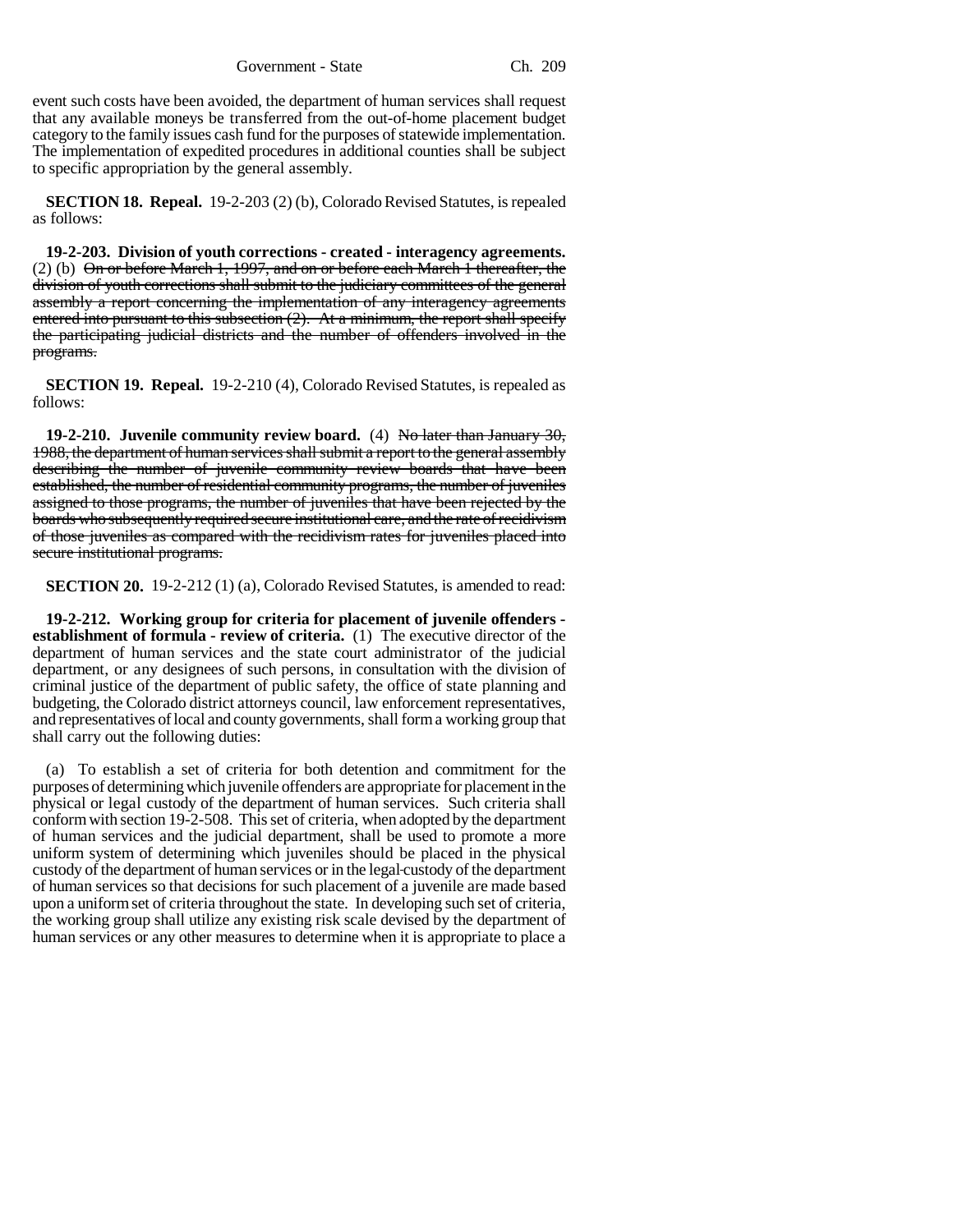juvenile in the physical custody of the department of human services or in the legal custody of the department of human services. The working group established pursuant to this subsection (1) shall hold a meeting once each year to review and propose revision to the criteria established pursuant to this paragraph (a) and the formula created pursuant to paragraph (b) of this subsection  $(1)$ . The working group shall report any changes made to the criteria or to the formula to the general assembly on or before December 1 of each year.

**SECTION 21. Repeal.** 19-2-309 (6), Colorado Revised Statutes, is repealed as follows:

**19-2-309. Regimented juvenile training program - legislative declaration repeal.** (6) (a) On or before December 1, 1996, the department of human services shall submit a report evaluating the regimented juvenile training program to the governor, the speaker of the house of representatives, the president of the senate, and the joint budget committee of the general assembly.

(b) The report shall include the following determinations:

(I) Whether the courts are sentencing juveniles to the regimented juvenile training program when such juvenile would better be committed to the department of human services for placement in a division of youth corrections facility or otherwise placed on probation; and

(II) Whether, as a result of being assigned to the regimented juvenile training program, juveniles in fact receive less serious sentences than similarly adjudicated juveniles, in terms of the type of delinquent act, juvenile history, and assessed needs, who were not assigned to such a program but were otherwise committed to the department of human services; and

(III) Whether bed savings to the department of human services are a result of the regimented juvenile training program; and

(IV) Whether juveniles placed in a regimented juvenile training program have a recidivism rate that is equal to or less than that of similar adjudicated juveniles who were not placed in such program but were otherwise committed to the department of human services.

**SECTION 22.** 19-2-309 (6.5), Colorado Revised Statutes, is amended to read:

**19-2-309. Regimented juvenile training program - legislative declaration repeal.**  $(6.5)(a)$  In addition to the report submitted pursuant to subsection  $(6)$  of this section, on or before January 15, 1998, and on or before January 15 of each year thereafter, the department of human services shall submit to the general assembly a report that includes, but is not limited to, the following information:

(I) A nonidentifying profile of each juvenile participating in the regimented juvenile training program during the preceding year;

(II) A description of the services provided through the regimented juvenile training program during the preceding year; and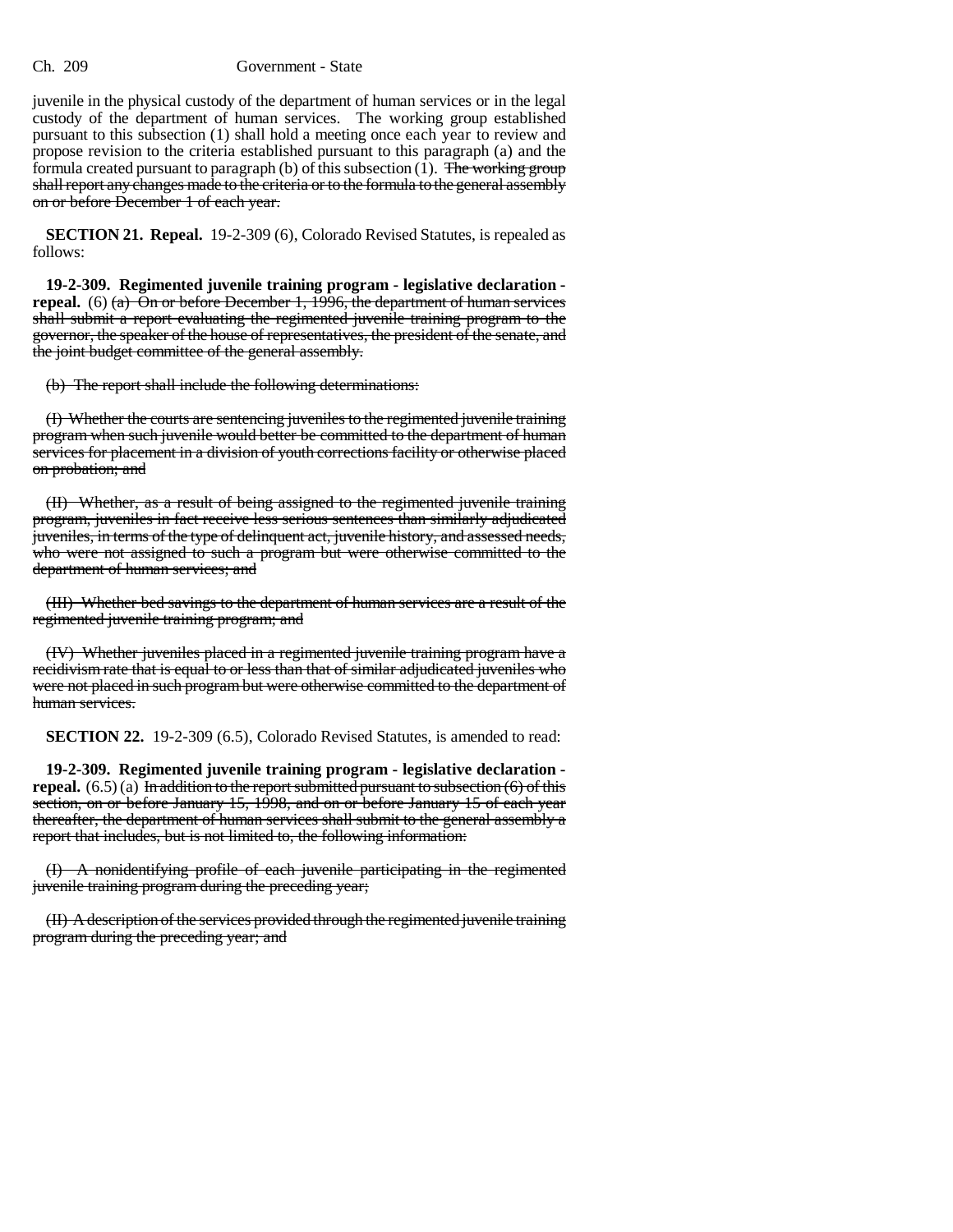(III) The completion rate for the regimented juvenile training program, calculated for the state as a whole and for each judicial district.

(b) On or before January 15, 1998, and on or before January 15 of each year thereafter, the judicial department shall submit to the general assembly a report that includes, but is not limited to, the following information:

(I) Descriptions of the aftercare services provided by each judicial district;

(II) The completion rate for each aftercare service or program provided; and

(III) The recidivism rate for juveniles who complete the regimented juvenile training program, calculated for the state as a whole and for each judicial district. The recidivism rate calculated pursuant to this subparagraph (III) shall include any juvenile who commits a criminal offense, either as a juvenile or as an adult, within three years after completing the regimented juvenile training program.

(c) On or before January 15, 2000, NOVEMBER 30, 1999, the department of human services shall submit to the general assembly an evaluation of the regimented juvenile training program.

**SECTION 23. Repeal.** 19-3-310.5 (10), Colorado Revised Statutes, is repealed as follows:

**19-3-310.5.** Mediation - pilot program - repeal. (10) A county that is operating a mediation pilot program under the provisions of this section shall prepare a written report regarding the experiences of the county in using mediation services. The county shall submit the report to the house and senate judiciary committees on or before January 1, 1996. The report shall include, but is not limited to, the following:

(a) The number of families referred to mediation and the number of families who successfully reached a settlement;

(b) The types of cases that were referred to mediation by the court;

(c) In cases in which mediation was used, whether there were any cost savings and the extent of those cost savings; and

(d) The criteria used by the county in approving mediators and whether any special training or instruction was given to mediators.

**SECTION 24. Repeal.** 24-1-136 (11) (a) (II) (B), Colorado Revised Statutes, is repealed as follows:

**24-1-136. "Information Coordination Act" - policy - functions of the heads of principal departments.** (11) (a) (II) All requirements for reports to the general assembly by executive agencies or the judicial branch that were in existence before July 1, 1996, or that otherwise are not covered by subparagraph (I) of this paragraph (a), shall expire on the following dates: